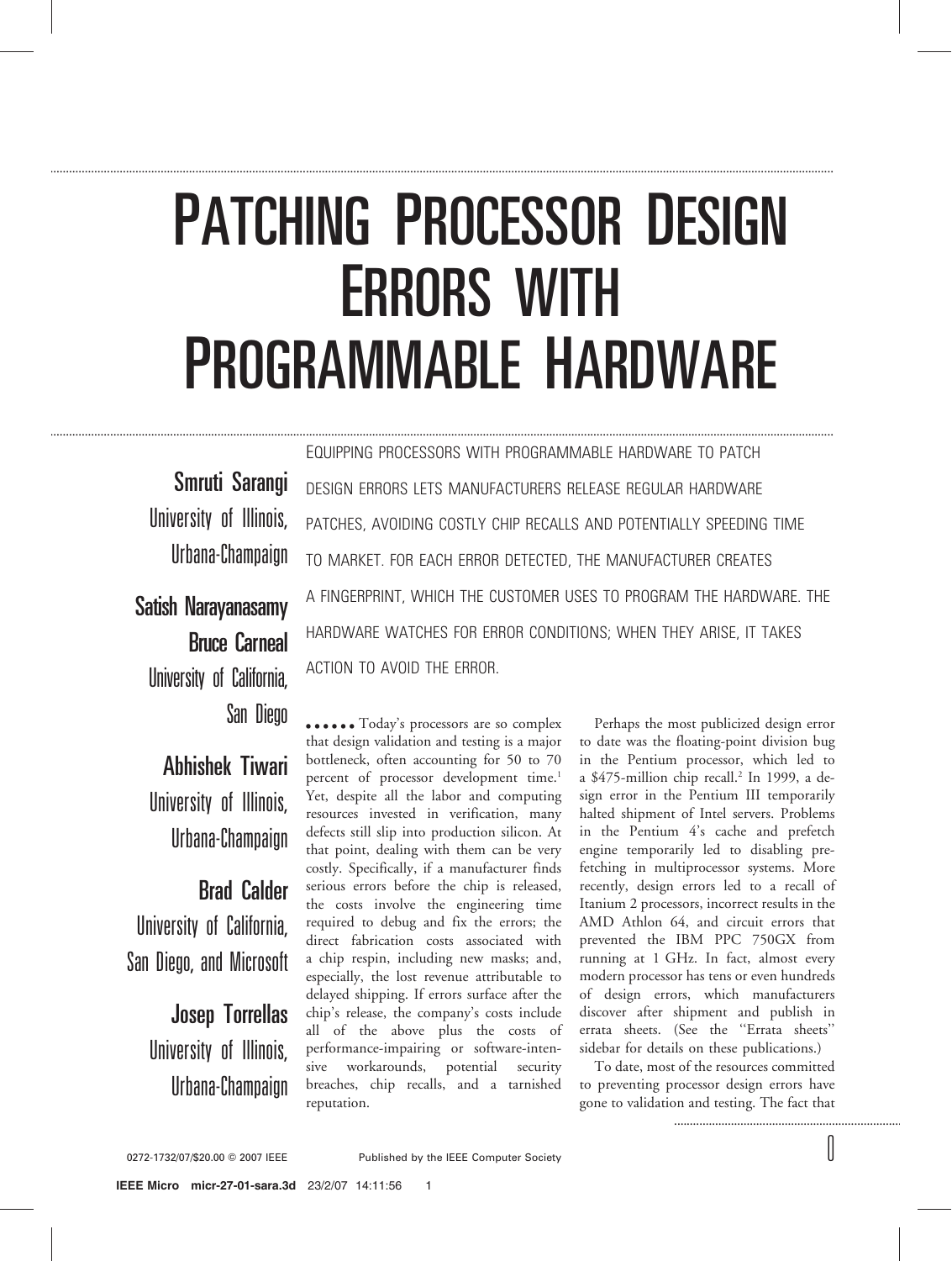#### TOP PICKS

# ..................................................................................................................................................................... Errata sheets

After releasing a processor, the manufacturer typically publishes an errata sheet that details the processor's design errors and suggests possible hardware and software workarounds. Following are several errata sheet examples. The first two in the list are the Intel Pentium 4 and the AMD Athlon 64 and Opteron errata sheets from which we drew the error and workaround information we discuss in this article.

- 1. Intel Pentium 4 Processor on 90nm Process, Intel Std. Order No. 302 352-024, Intel, 2005.
- 2. Revision Guide for AMD Athlon 64 and AMD Opteron Processors, AMD Std. Publication 25 759, Rev. 3.57, Advanced Micro Devices, 2005.
- 3. Intel Itanium 2 Specification Update, Intel Std. Document No. 251 141-030, Intel, 2005.
- IBM 750FX Technical Documentation, IBM Std. Document No. DD2.X, IBM, 2004.
- 5. Freescale MPC7457CE Technical Documentation, Freescale Std. Revision 10, Freescale, 2004.

many errors are still getting through suggests that novel approaches are necessary to better handle errors. The approach that we propose in this article enables manufacturers to treat design errors like software bugs. Specifically, upon discovering a new error in a processor, the chip vendor creates a hardware patch that customers can apply to the chips in the field. Once installed, the patch automatically averts or repairs the error on the fly.

.........................................................................................................................................................................................................................

Providing processor support for patching design errors has several benefits. First, it allows a company to avoid expensive chip recalls and the accompanying damage to its reputation. Second, for errors that would not lead to recalls, patches obviate workarounds that disable functionality or impair performance. Finally, using this approach could enable a processor manufacturer to potentially save the last 10 weeks of testing, during which the detection rate of new bugs drops nearly to zero, $\frac{1}{1}$  and thereby market the chip earlier and gain a valuable edge over competitors.

Our proposal is to include a field-programmable hardware mechanism in the processor, which can be used to patch errors.3,4 On discovering an error, a processor manufacturer composes what we call an error fingerprint, which consists of a set of error conditions and a time interval. The proposed hardware can be programmed using the error fingerprint to monitor the necessary signals in the processor, looking out for the error conditions. If all the required error conditions occur within the

specified time interval, the mechanism flags an error and initiates an appropriate recovery.

For this patching mechanism to be feasible, the hardware must be capable of monitoring all the signals necessary to determine the error conditions. A key observation makes this feasible: Our analysis of the errors in modern processors shows that programming the proposed hardware with a well-defined set of signals will detect a majority of errors, often before the errors have corrupted the system. We also show that it is possible to determine the required set of signals, and the size of the programmable hardware, a priori during processor design, by studying errors in earlier designs.

To recover from the errors detected by our programmable error detector, we examine mechanisms that include using instruction-stream editing,<sup>5</sup> flushing the pipeline, rolling back execution, and providing hypervisor support. By empirically analyzing the design errors in 15 different processors, we have found that these mechanisms can patch a large portion of errors. For example, our mechanisms can patch 78 percent of AMD64 errors and 69 percent of Pentium 4 errors without degrading functionality or performance. Finally, the hardware we propose incurs negligible area and wire overhead.

# Current mechanisms for patching errors

Certain processor design errors can be patched using mechanisms that already exist in processors. We'll look first at these mechanisms and explain their limitations.

#### Firmware patches

Processor vendors often apply hardware workarounds by modifying the BIOS or board settings. Changes at this level are convenient, because they can use full knowledge of the system's configuration and do not affect higher-level software users. The BIOS and board settings are used to set up the initial control state to circumvent the error. The changes typically involve disabling a certain feature (such as prefetching support), limiting the frequency or voltage, or connecting pins to certain logic values.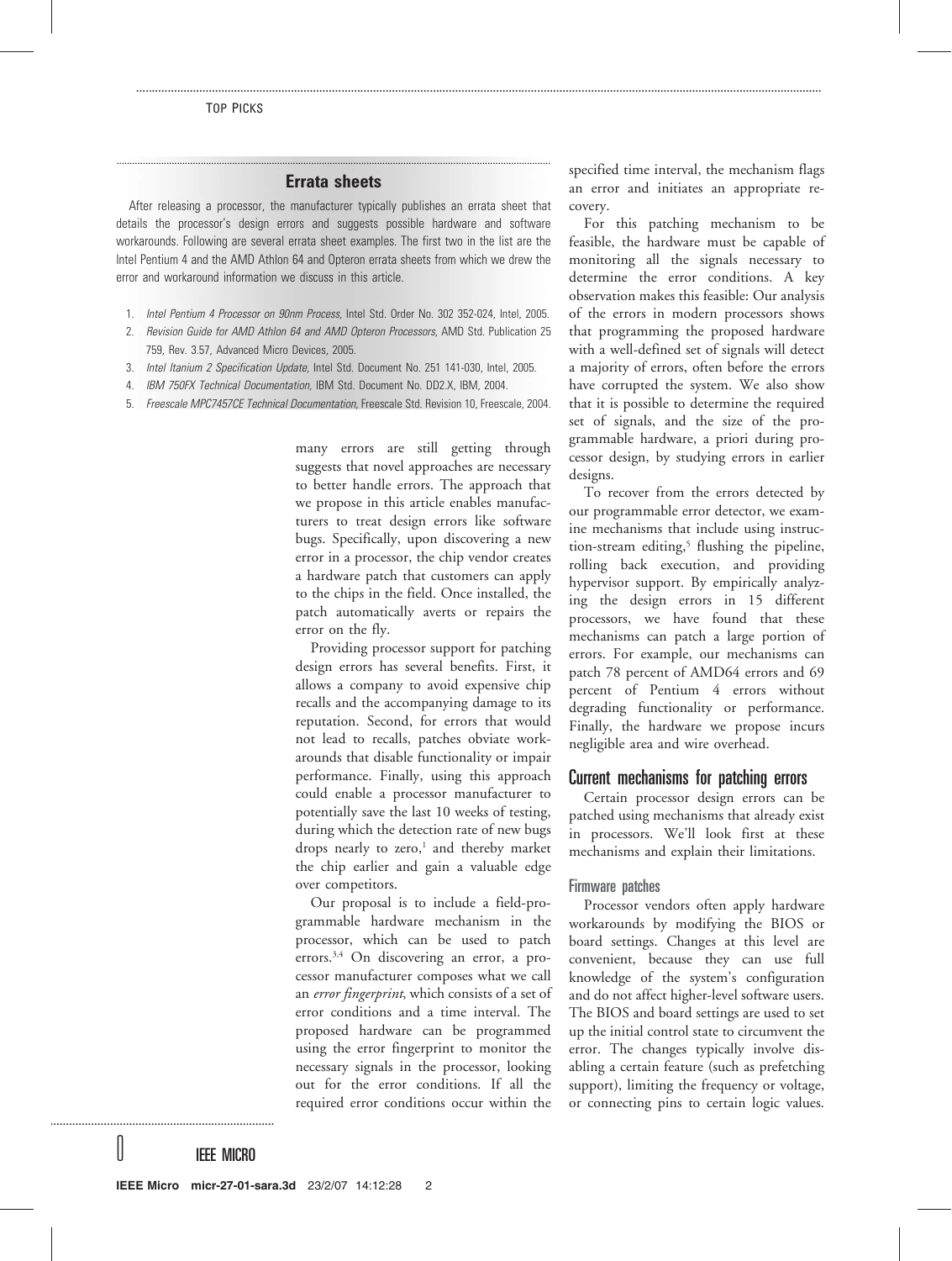For example, it's possible to patch a design error in the Pentium 4 processor by using the BIOS to disable cache prefetching. Setting the control bits appropriately to increase the signals' pulse width overcomes erratum 98 in the AMD64 errata sheet (see the ''Errata sheets'' sidebar).

A related common hardware technique is the use of microcode patches or opcode traps. Modern CISC processors, such as the x86 series, have a microcode translator that translates complex CISC instructions into a sequence of micro-operations. Therefore, if an error is related to the implementation of an instruction with a particular opcode, we can patch it by simply changing the microcode translation corresponding to that opcode.

Some processors have a firmware layer above the processor that performs complex processor functions. For example, Itanium's firmware performs functions related to translation look-aside buffer (TLB) and floating-point unit control, and interrupt and error-correcting code (ECC) handling (see http://www.intel.com/design/itanium/ firmware.htm). IBM's zSeries machines use Millicode, which, in addition to implementing complex instructions, also allows control of the processor's state.<sup>6</sup> Thus, IBM can use Millicode to patch errors related to a particular instruction's implementation and also to set the control states to disable features that lead to error conditions. Finally, Crusoe has placed, above the processor, a layer of code-morphing software, which translates the x86 instructions into the native ISA (see http://www.transmeta.com/ pdfs/paper\_aklaiber\_19jan00.pdf). This support offers opportunities to patch errors related to the execution of certain instruction opcodes.

However, these current technologies are not very suitable for the types of complex error conditions we examine in this article. They suffer from three main disadvantages: First, a significant proportion of the BIOS and other firmware patches that processor manufacturers suggest involve disabling a processor feature. Such patches can degrade the processor's performance or functionality. Examples include disabling the write-combining feature in write buffers (AMD64 erratum 133) and disabling a power optimization feature (AMD64 erratum 78). Second, current mechanisms use a very inefficient approach to handle the complex errors we consider here. Each of our errors occurs when there is a subtle combination of events; such an occurrence does not correlate well with the execution of any particular instruction opcode. Performing additional checks or trapping at each instance of an opcode's execution would substantially hurt performance. For example, erratum 103 for AMD64 says that incorrect execution of the AAM instruction occurs only under a very specific pipeline condition. A possible microcode patch would involve executing additional NOPs (no operations). Executing this inefficient microcode for every dynamic instance of the AAM instruction would degrade performance. Finally, for many errors, it is unclear how to construct a patch using only microcode.

#### Software patches

Errata documents also suggest software workarounds that involve changes to the compiler or operating system. For example, to avoid a particular sequence of events that triggers an error, code generation in a compiler can make sure that certain opcodes never appear adjacent to each other. Similarly, the operating system can limit the order of initializing devices or processing interrupts, or limit the range of settings allowed for some parameters. However, software workarounds typically reduce performance or functionality in some way. Moreover, they are mostly effective only if a single operating system and compiler or linker is used for the processor; otherwise, they require a different version for each different operating system and compiler that the processor supports. For example, DEC successfully masked hardware errors using link-time optimization for released processors, making sure certain opcode sequences would never occur during execution. This was possible because DEC was in complete control of the operating system (OSF) and the compiler chain.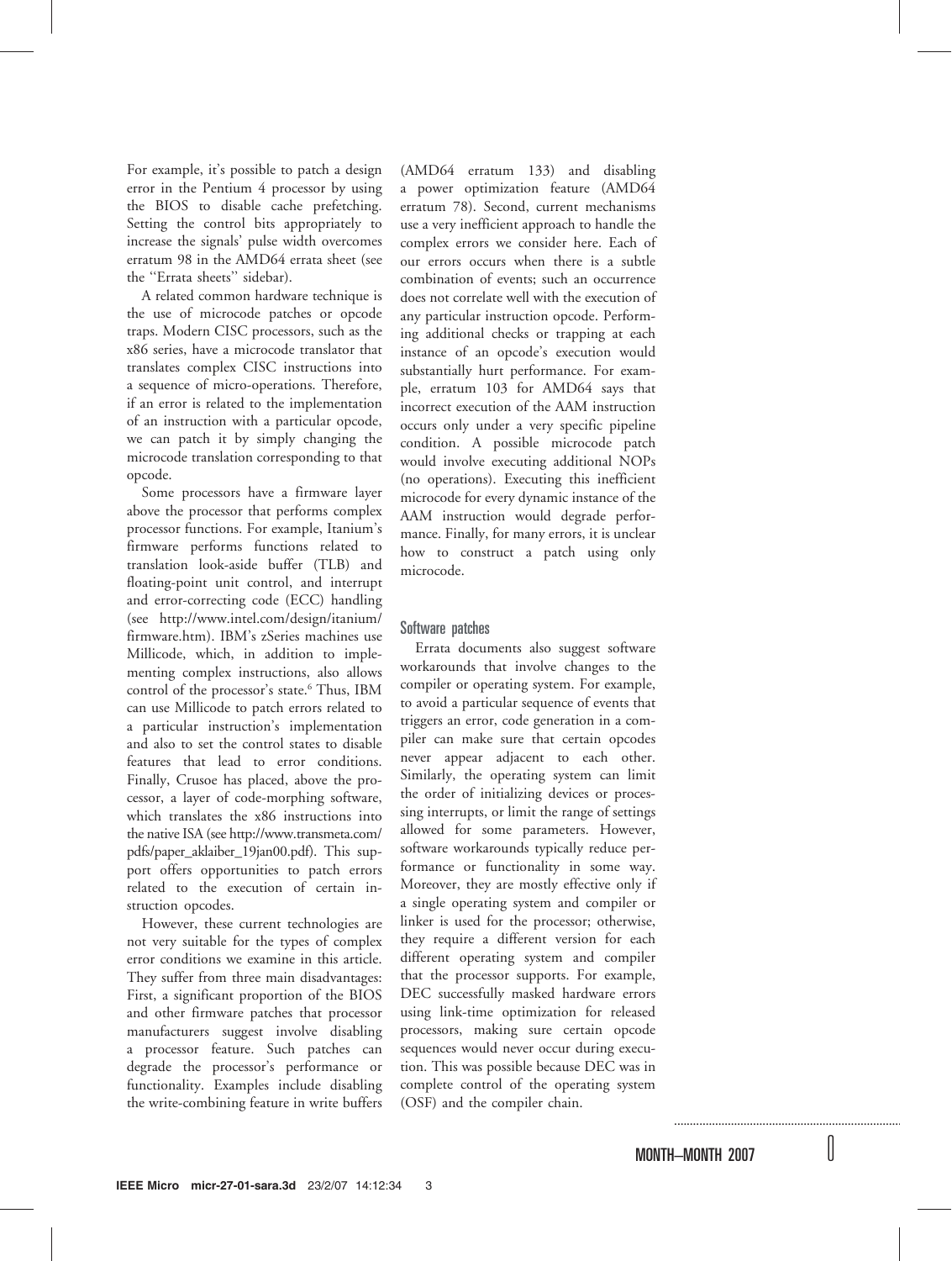#### Respin

Among post-fabrication patching options, respinning the chip is the most effective, but it is also the costliest. Although respinning can fix errors, it can also introduce new errors. Respin is expensive because it requires additional engineering time, the purchase of new masks, a potentially devastating delay to market, and even the replacement of customer products. Although respinning can completely fix a hardware error, it is far more costly and time-consuming than sending a hardware patch to the customer.

.........................................................................................................................................................................................................................

# Checker for pipeline core

An alternative approach is to include a well-tested in-order checker processor such as DIVA.<sup>7</sup> The checker processor redundantly executes the instructions to verify the correctness of a complex, out-oforder pipeline. However, this approach is not very effective for the design errors we are considering. First, DIVA focuses mostly on checking the pipeline, while most errors we consider are in the core's periphery. Second, many errors are caused by side effects, such as cache corruption; simply reexecuting the instruction does not help. Finally, instructions with I/O or multiprocessor effects cannot simply be reexecuted.

Concurrently with our work, Wagner et al. proposed using a content-addressable memory (CAM) that can be programmed to detect the errors in a processor's control logic.8 The detection mechanism works by detecting illegal control states and transitions. Their proposed recovery technique consists of flushing the pipeline and reexecuting in a formally verified safe mode. Because the detection mechanism mostly monitors the state transitions in the control logic of the pipeline's core, their technique is mainly limited to patching design errors there. In contrast, our mechanism can detect and recover from more complex design errors involving error conditions even at the periphery of the processor. We achieve this by using a distributed patching mechanism that can correlate error conditions occurring in different parts of a processor over a period of time.

# Processor design errors

To gain insight into the nature of design errors and their areas of concentration in modern processors, we studied the errata sheets for several processors.

This article combines and summarizes two earlier works. We focus here on the design errors in AMD Athlon 64 and AMD Opteron processors (AMD64) and Pentium 4 processors in one of the articles.3 Analysis and results for 13 additional processors, including Intel Pentium III, Itanium 1, Itanium 2 and Pentium M, AMD K6 and Athlon, IBM PowerPC G3, Motorola G4, Sun Ultra Sparc II, and several network and embedded processors can be found in the other article.<sup>4</sup>

## Source of design errors

The AMD64 errata sheet reports 63 errors; the Intel Pentium 4 errata sheet reports 109 (see the ''Errata sheets'' sidebar). Table 1 classifies these design errors in four broad classes: new features, external events, peripheral features, and miscellaneous. Each of the four classes contains additional specific subclasses. A few of the errors fall into more than one subclass, so the percentages for a processor do not add up to 100. For clarity, Table 1 also contains the absolute number of errors in each subclass.

New features. New features added to a processor design are a significant source of design errors. The first two rows of Table 1 list the errors related to Intel's Hyper-Threading and Vanderpool technologies, which respectively resulted in 12 and 9 of the Pentium 4's total 109 errors. (We did not find any errors in the AMD64 sheet related to the implementation of Virtualization technology.)

Power management is a relatively new functionality added to these CPU designs. This subclass contains 11.1 percent of the errors in AMD64 and 3.7 percent of the errors in Pentium 4. Recently added 64-bit extensions account for 9.5 percent of the errors in AMD64 and 11.0 percent of the errors in Pentium 4. Interesting examples in this error type include various incorrect implementations of the CISC-based string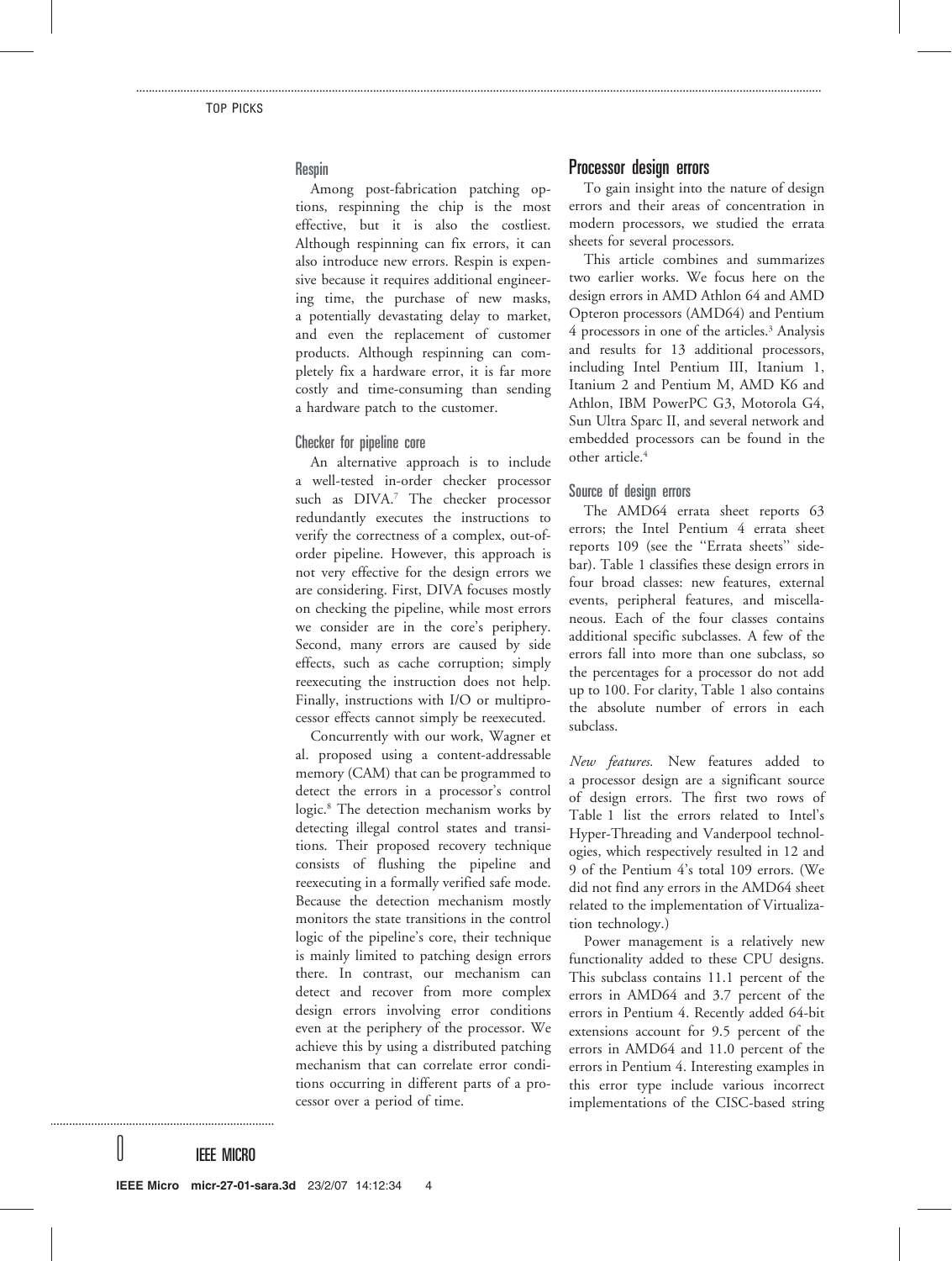| <b>Class</b>        | <b>Subclass</b>        | <b>Errors in AMD64</b> |                | <b>Errors in Pentium 4</b> |                |
|---------------------|------------------------|------------------------|----------------|----------------------------|----------------|
|                     |                        | <b>Percentage</b>      | No.            | <b>Percentage</b>          | No.            |
| New features        | Hyper-Threading        | N/A                    | N/A            | 11.0                       | 12             |
|                     | VT (Vanderpool)        | N/A                    | N/A            | 8.3                        | 9              |
|                     | 64-bit extension       | 9.5                    | 6              | 11.0                       | 12             |
|                     | Power management       | 11.1                   |                | 3.7                        | $\overline{4}$ |
| External events     | Interrupts             | 7.9                    | 5              | 1.8                        | $\overline{2}$ |
|                     | Memory interface       | 17.4                   | 11             | 20.2                       | 22             |
|                     | Multiprocessor         | 14.2                   | 9              | 5.5                        | 6              |
| Peripheral features | Incorrect error report | 11.1                   |                | 6.4                        | 7              |
|                     | Debugging support      | 3.1                    | $\overline{2}$ | 11.0                       | 12             |
|                     | Exception              | 6.3                    | 4              | 2.7                        | 3              |
| Miscellaneous       | Pipeline core          | 11.1                   |                | 16.5                       | 18             |
|                     | Frequency/electrical   | 14.2                   | 9              | 4.5                        | 5              |
|                     | <b>Others</b>          | 3.1                    | $\overline{2}$ | 0.9                        |                |

#### Table 1. Classification of design errors in AMD64 and Intel Pentium 4.

instructions when they operate on operands that are over  $2^{32}$  bits long.

External events. Interrupts are used for interfacing the processor with the external devices. We found five errors in AMD64 and two errors in Pentium 4 that were directly related to the implementation of interrupt handling. The memory interface subclass includes the errors in the bus interfaces, cache, and virtual memory implementations. About 17.4 percent of errata in AMD64 and 20.2 percent in Pentium 4 fall into this subclass, making it the largest. All the errors that relate to the interactions between multiple processors (for example, coherence-related errors) fall into the multiprocessor subclass.

Peripheral features. Processors incorporate diagnosis functionality to detect certain faults—for example, ECC serves to detect memory faults. We found seven errors in both AMD64 and Pentium 4 that stemmed from incorrect error reporting. Incorrect error reporting is a recurring problem in these implementations, but the impact of these errors is usually less than catastrophic because they do not lead to incorrect program execution. Errors in this subclass include off-by-one counters, mismanaged counter overflows, and extended delays when reporting a condition. The next

subclass relates to hardware debugging support; a substantial number of these errors had to do with altered execution flow of the application. Various problems involving the single-step execution facility fall into this subclass. Mismanagement of the data watch-point capability is also common. Incorrect handling of internal (CPU-originating) exceptions fall into the peripheral features class as well.

Miscellaneous. The first subclass in this category consists of errors due purely to errors in the pipeline core that lead to incorrect execution of instructions with certain opcodes. Thus, we've found that only about 11.1 percent of errors in AMD64 and 16.5 percent of errors in Pentium 4 can be fixed by verifying the pipeline's function, which is feasible with techniques such as DIVA. Most other errors are due to new or peripheral features, or due to functionalities that support complex interactions with the external devices.

The frequency/electrical subclass represents all errors that occur only with specific operating frequencies or clock ratios, as well as errors that arise when the processor does not meet certain electrical specifications (such as the voltage specification). Several errors in this subclass occur in conjunction with peculiar but legal motherboard configuration choices.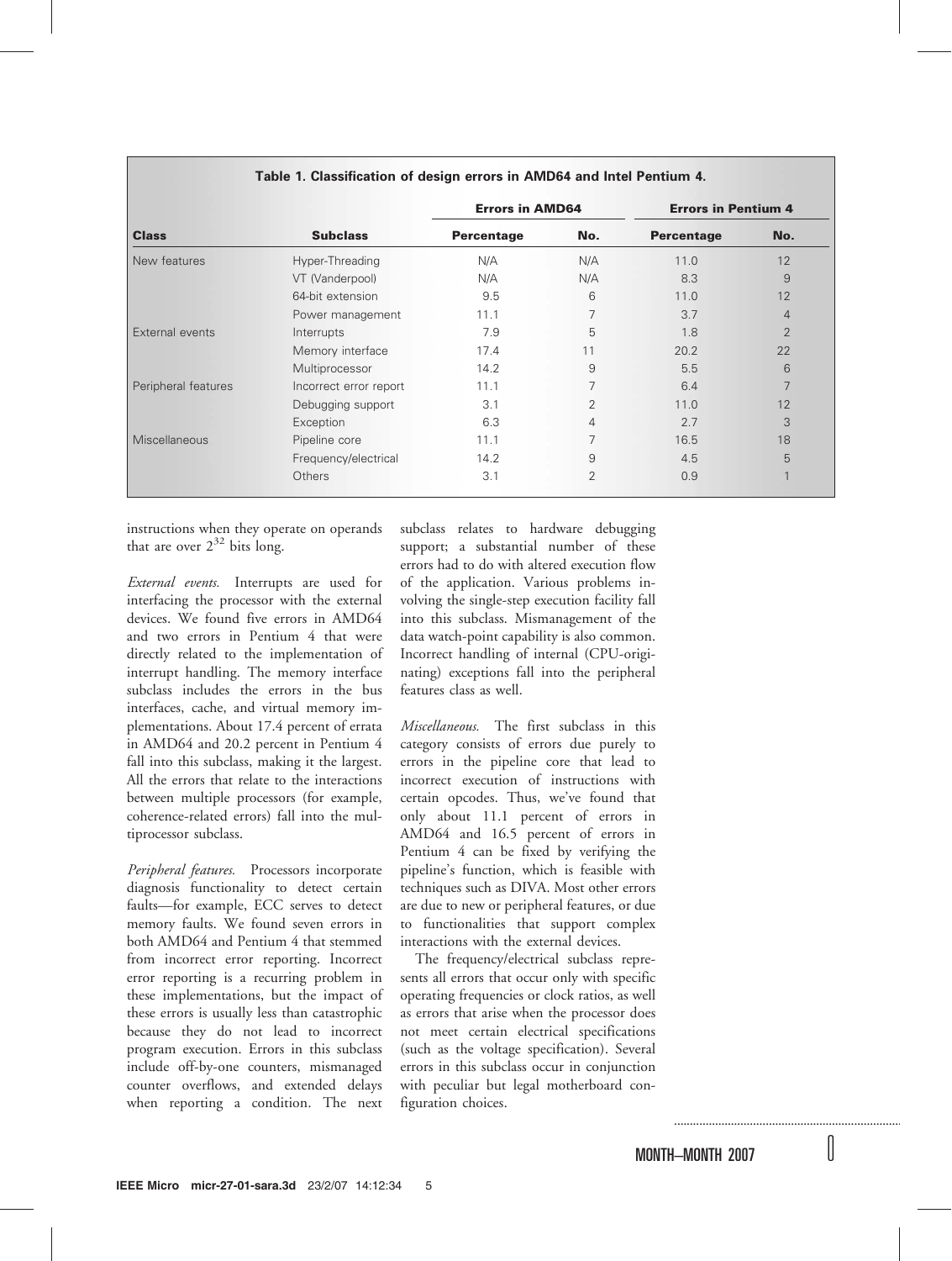|                          | Table 2. Importance of design errors in AMD64 and Intel Pentium 4 processors. |                 |  |
|--------------------------|-------------------------------------------------------------------------------|-----------------|--|
| <b>Error type</b>        | AMD64 (%)                                                                     | Pentium $4$ (%) |  |
| Customer, important      | 79.35                                                                         | 74.31           |  |
| Customer, unimportant    | 3.17                                                                          | 0.00            |  |
| In-house, plan to fix    | 11.11                                                                         | 8.26            |  |
| In-house, no plan to fix | 4.76                                                                          | 17.43           |  |

.........................................................................................................................................................................................................................

#### Importance of design errors

Two factors determine the importance of an error: frequency of occurrence and severity. Unfortunately, the errata documents available to us give only a limited view of the frequency of the individual errors. However, they do tell us whether an error can occur at the customer site or only when the processor undergoes contrived, in-house testing. Table 2 lists the percentages of customer and in-house errors for AMD64 and Pentium 4 processors.

Clearly, errors that have the potential to occur at the customer site are important. However, for certain errors, such as a very small time slip in the performance counter accounting, the errata sheets indicate that they are not a cause for concern. Therefore, we classify customer errors as either important or unimportant.

For errors found during in-house testing, the manufacturers indicate whether or not they plan to fix them, so we further classify in-house errors on that basis. We consider errors that the manufacturer plans to fix important. Thus, adding the first and the third rows in Table 2, we see that approximately 90 percent of errors are important. A mechanism to patch these errors in shipped processors will be of great value.

# Programmable hardware for detecting errors

We propose that processors include a programmable hardware patching mechanism to repair errors in the field. Upon discovering an error, the manufacturer composes an error fingerprint and distributes it to customers, who can use it to program the on-chip programmable patching hardware.

# Error fingerprint

An error fingerprint is used to program the proposed hardware patching mechanism to dynamically detect and recover from a design error. It specifies a set of conditions and a time interval within which those conditions must occur for an error to be flagged. The fingerprint can specify the time interval in terms of either the number of committed instructions or the number of processor cycles. Another alternative is to specify the time interval using a starting and an ending condition.

The ''Processor design error examples'' sidebar describes several errors to which we will refer in describing our mechanism. For Error 2 in the sidebar, the error fingerprint consists of two conditions and a time interval. The conditions are

- execution of MOVS or STOS instructions with prefix REP, and
- a page fault exception.

The dispatch and commit of the MOVS or STOS instruction with prefix REP are the starting and ending conditions respectively, which together specify the time interval for the error fingerprint.

# Patching-architecture overview

Figure 1 shows a high-level view of the proposed hardware patching mechanism. Logically, it consists of three units: the condition detector, the error detector, and the recovery unit. The condition detector contains an entry for each condition to be detected during the processor's execution. It is designed so that it can monitor a set of signals necessary for detecting most of the error conditions. We can broadly group the input signals required to detect the condi-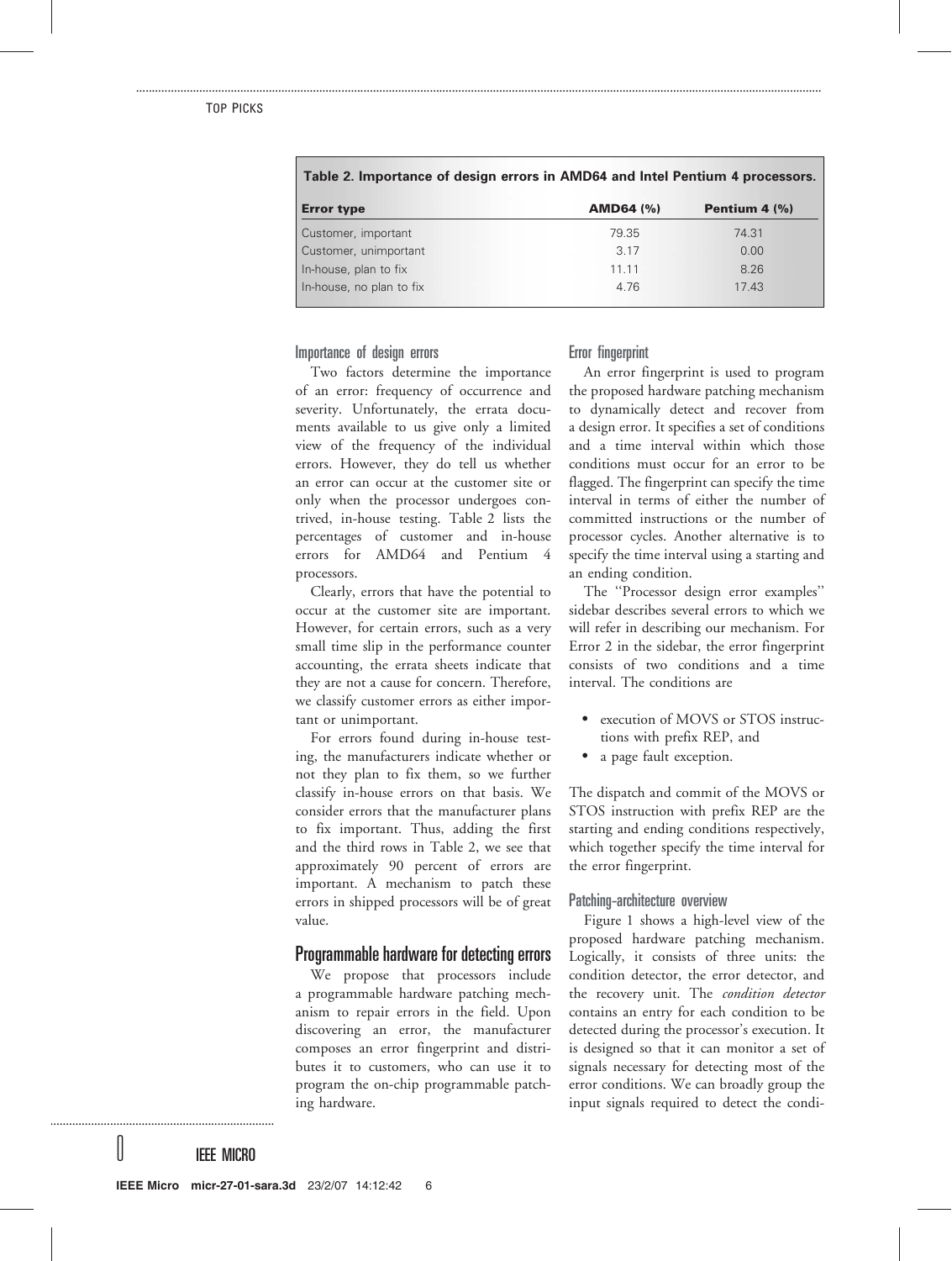tions into those coming from the pipeline core (such as branch misprediction and opcodes of instructions dispatched), memory subsystem (such as cache misses), I/O and interrupt (such as watchdog timer interrupts and other exceptions), and system functions (such as signals that indicate power and other mode changes). To patch an error, the customer uses the error fingerprint to program the condition detector so that it looks out for the necessary error conditions during processor execution.

When the condition detector detects an error condition, it communicates the detected condition to the error detector, whose purpose is to determine whether all the error conditions for a fingerprint have occurred within the specified time interval. The error detector keeps track of the following information for an error fingerprint:

- fingerprint identifier,
- list of error conditions specified in the fingerprint, and
- time stamp for each error condition.

The time stamp maintained for an error condition indicates when it last occurred. Thus, by examining the time stamps of all the error conditions for a fingerprint, the error detector determines whether all the required error conditions have occurred within the specified time interval. If so, the error detector flags an error and informs the recovery unit. If the time interval in the error fingerprint is specified using starting and ending conditions, then all the error conditions for that particular error fingerprint are cleared both when the starting and the ending conditions are satisfied. The recovery unit initiates one of several recovery mechanisms that we describe later.

# Distributed design for programmable patching hardware

It is impractical to route all the necessary signals to a centralized condition detector and to communicate the detected conditions to a centralized error detector. Hence, we propose a distributed design for these two units, as Figure 2 shows.

# ..................................................................................................................................................................... Processor design error examples

- Error 1. In AMD64, when an AAM (ASCII adjust after multiply) instruction is followed by another AAM instruction within a span of three instructions, or when a DIV is followed by an AAM within a span of six instructions, the processor can produce incorrect results.
- Error 2. Intel's Pentium 4 processor supports fast string-copying operations while executing MOVS or STOS instructions with prefix REP. The processor uses control register CR2 while performing this string-copy operation. If a paging event occurs while the processor is performing a fast string-copy operation, the value in the CR2 register can be incorrectly modified. These circumstances result in incorrect program execution.
- Error 3. In Pentium 4, while going through a sequence of locked operations, it is possible for the two threads to receive stale data. This is a violation of expected memory-ordering rules and causes the application to hang.
- Error 4. In AMD64, unexpected page faults are reported for software prefetches.

We logically partition the processor into a few subsystems—such as the fetch unit, the data cache, and the memory controller—and assign one condition detector and one error detector to each subsystem. An individual condition detector monitors signals from the subsystem it is a part of. An individual error detector receives most of its input signals from the condition detector in its subsystem, but it also receives signals from other condition detectors. Such signals travel over cross-subsystem wires that go through programmable interconnect modules. These programmable interconnect modules are judiciously distributed on-chip in different neighborhoods of subsystems and are automatically programmed in the field using the information from the error fingerprint.



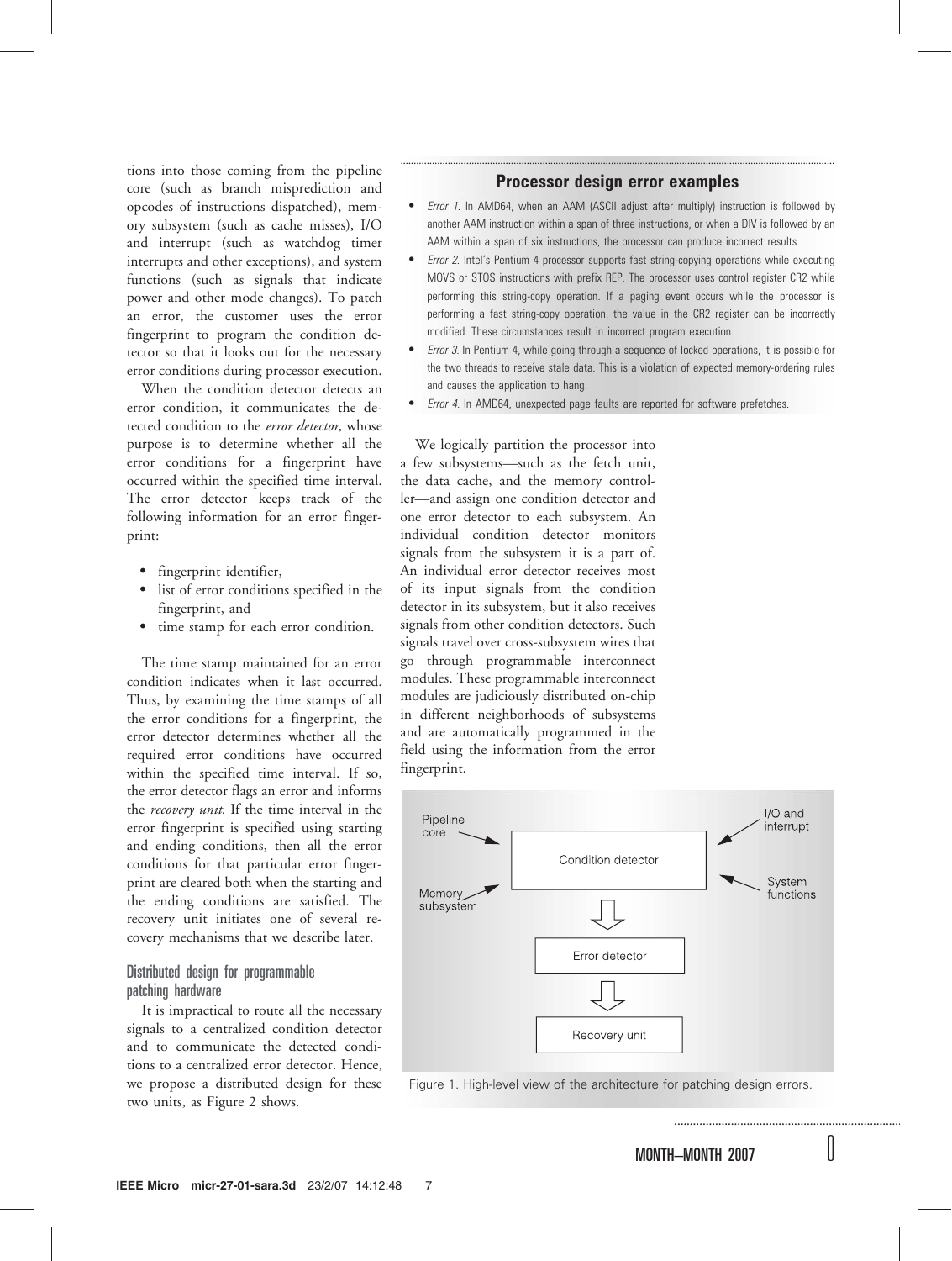

Figure 2. Distributed design of our programmable error-patching hardware.

.........................................................................................................................................................................................................................

For certain errors, a single subsystem generates all the required conditions. Such errors are detected by the condition detector in that subsystem. For other errors, condition detectors in different subsystems detect the required conditions and route them to a single error detector. In both cases, as soon as an error detector detects an error, it informs the global recovery unit, which then initiates recovery.

# Recovery support

For the recovery unit, we evaluated four different types of mechanisms: instructionstream editing, replay after pipeline flush, replay with checkpoint support, and hypervisor patching support.

#### Instruction-stream editing

BIOS microcode patching is useful for overcoming hardware errors due to incorrectly implemented instructions. However, these patches are static in that they are applied once before the processor starts functioning. Thus, the processor must execute the potentially high-overhead, patched-up microcode sequence every time when it executes the erroneous instruction, possibly degrading performance. In our system, the patched code is executed only under the rare circumstances when the error

detector detects an error condition that can result in an incorrect execution.

Corliss et al. proposed a dynamic instruction-stream (I-stream) editing mechanism called DISE, which is similar to the microcode expansion mechanism in hardware, except that it is programmable and can inject instructions into the instruction stream only under certain conditions.<sup>5</sup> These conditions could be based on the opcode, the operand registers and their values, or even the instructions currently being executed in the pipeline. We can use the instruction-editing mechanism to execute patched microcode sequences only under the required conditions.

For Error 1 in the ''Processor design error examples'' sidebar, the suggested workaround in the errata sheet is to have the software ensure that the AAM and DIV instructions are sufficiently spaced out in the code, using additional NOPs to avoid the error. Instead of exposing this problem to the software, we can fix it using dynamic I-stream editing. Our architecture would keep track of whether any AAM was one of the last five instructions dispatched. If that condition occurs during dispatch of an AAM, DISE would inject NOPs into the stream to avoid the impending hardware error. One could use BIOS microcode

 $\Box$  IEEE MICRO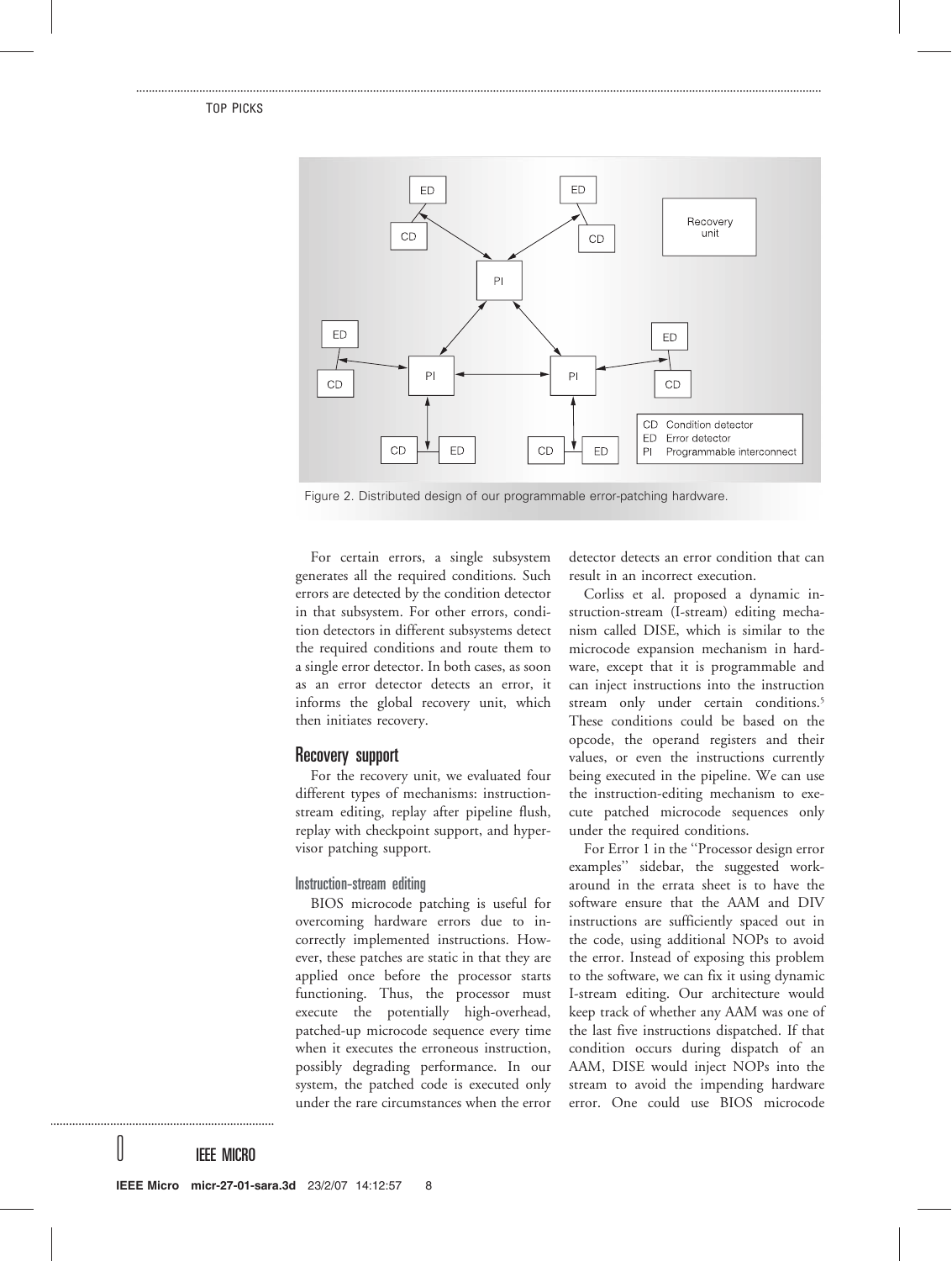patching to solve this problem, but that would involve injecting the NOPs for every instance of the AAM instruction, and thus degrade performance.

# Replay after pipeline flush

Many of the errors we consider can be detected before they corrupt the architectural state. Also, in a heavily tested processor, an error occurs only under a highly specific circumstance, when two or more conditions occur close to one another in time. Thus, when the error detectors catch such a circumstance, for many errors it is sufficient just to flush the pipeline and replay from the last committed instruction. Modern processors already have this replay capability to handle branch mispredictions.

If a simple replay is not sufficient to avoid the error conditions, we can change the event interleaving during replay through several means. One option is to inject NOPs into the instruction stream during replay. This forces delay between the conditions that would together result in an erroneous execution. We can also disable one of the problem-causing signals during replay, such as the low-power mode, and enable it again after getting past the error conditions. Another option is to generate an alternative sequence of micro-operations for certain instructions during replay. Finally, we could use hypervisor support to emulate the instructions until execution gets past the error conditions.

We can detect Error 2 (listed in the sidebar) by programming the proposed hardware with the error fingerprint we described earlier. Upon detection, the processor need only flush the pipeline and restart execution from the last committed instruction, because the paging event would already have been handled and is unlikely to occur again during replay. It is possible for the patching hardware to take corrective action even when it is not absolutely necessary (that is, false-positive triggers for recovery are possible), but the mechanism guarantees that the error will not go undetected (that is, there can be no false negatives).

# Replay with checkpoint support

The pipeline flush and instruction replay functionality is inadequate to handle certain errors that can corrupt the cache state before error detection. One way to address these types of errors is for the processor to support lightweight checkpoint and rollback of the cache state. Such checkpoint support is similar to that required for thread-level speculation or transactions.

As we observed earlier, some errors pollute the memory or even the I/O state. Some of these errors are related to incorrect implementations of multiprocessor functionality such as cache coherence. Recovery from these errors requires heavier-weight schemes that support memory or I/O state rollback and replay—possibly over many hundreds of instructions for each of the cores in a multiprocessor system. SafetyNet and ReVive support low-overhead checkpoint and rollback of memory state.<sup>9,10</sup> ReViveI/O enables I/O undo and redo.<sup>11</sup>

However, our analysis indicates that a lightweight checkpoint mechanism that would allow rolling back cache states should be sufficient for recovery from a majority of complicated hardware design errors. For Error 3 in the sidebar, to recover from the deadlock, the execution can be rolled back to a past checkpointed state. During reexecution, we can ensure that the system does not reencounter the problem by inserting NOPs into the instruction streams to cause sufficient delay between lock operations.

If the processor does not support the checkpointing schemes just described, an alternative is just to detect the error and report it to the higher-level software. This will allow the software to perform graceful recovery in the presence of an error. This method of handling errors is essentially how watchdog timers function today. However, if a processor uses a watchdog timer along with our proposed architecture, our hardware could potentially report the cause for a deadlock when the watchdog timer detects it.

#### Hypervisor patching support

Some modern processors support hypervisors, also known as virtualization technol-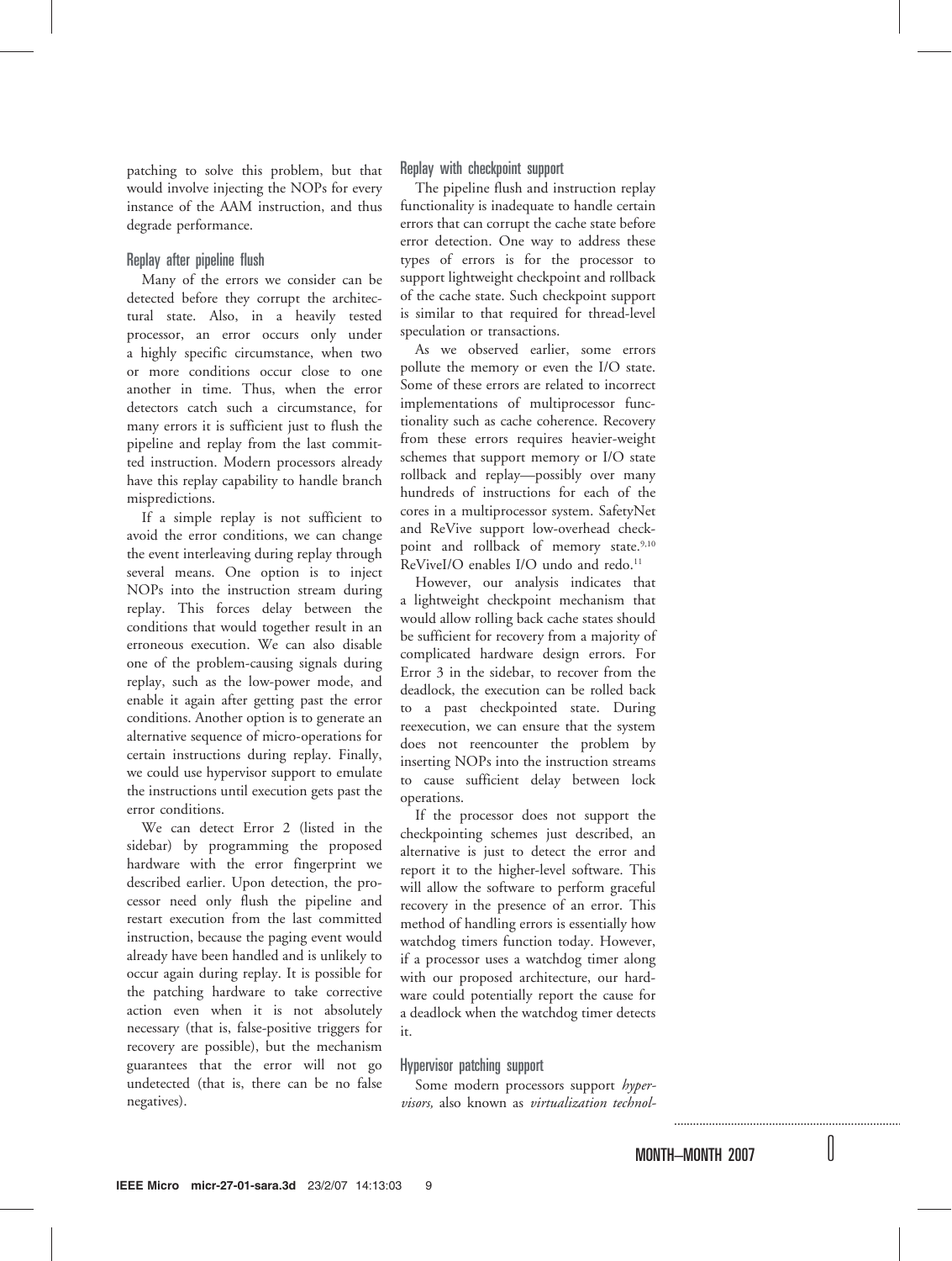ogy (VT). Recent examples of VT include Intel's Vanderpool (http://www.intel.com/ technology/virtualization/index.htm) and AMD Virtualization (http://www.amd.com/us-en/ Processors/ProductInformation/0,,30\_118\_ 8826\_14287,00.html). A hypervisor occupies a layer between the operating system and the hardware. Because of its proximity to the hardware, patching using a hypervisor can cover a wider variety of problems without exposing the hardware error to the operating system or the software. In addition, hypervisors provide fine-grained capabilities to intercept and interrupt the control flow when there is an exception. Hence, for certain errors, upon detection, the recovery unit can trap to the hypervisor and communicate the erroneous condition to it. The hypervisor can then take sophisticated corrective action and shepherd the program execution past the problem. This corrective action might involve flushing the pipeline or rolling back execution to the previous checkpoint and then replaying.

.........................................................................................................................................................................................................................

For Error 4 in the sidebar, page faults triggered by the software prefetches should be ignored. The suggested workaround for this problem is to modify the operating system's kernel. Instead, we can detect the error by programming the patching hardware using an error fingerprint that consists of two conditions: a software prefetch instruction dispatch condition and a page fault condition. Upon detection, the recovery unit traps to the hypervisor, which then accurately determines whether the page fault was generated by the software prefetch instruction. If so, the processor can ignore the fault. If not, the hypervisor can invoke the page fault handler to service the page fault.

# **Results**

To assess the proposed hardware patching mechanism, we analyzed its area, wire, and performance overhead. We also compared the number of errors that can be patched using our mechanism versus the current possible workarounds. Finally, we studied methods of sizing and designing the proposed hardware mechanism during development of a new processor using training data from previous processors.

# **Overhead**

To determine the number of signals that would have to be made accessible to the condition detectors, we account for all the signals listed in the errata sheets that are part of at least one error, including both Generic and Specific signals. Generic signals are microarchitectural signals largely common to all processors, such as cache miss, bus transaction, or interrupt. Specific signals are specific to a processor, such as special pins or registers in the processor. Table 3 lists the number of signals required, classified into four broad classes of subsystems. In total, AMD64 requires 185 signals, and Pentium 4 requires 270 signals. Of these, about 150 signals are Generic, and the rest are Specific.

Based on the number of signals watched, we sized the architectural structures in the distributed design described earlier; the area and wiring overheads are negligible.<sup>4</sup> Specifically, using data from Khatri et al.,<sup>12</sup> we estimate that the area overhead is on the order of 0.06 percent for Pentium 4 and 0.03 percent for AMD64. Moreover, using Rent's rule, we estimate that the increase in the number of wires is about 0.29 percent for AMD64 and 0.86 percent for Pentium 4.

Our hardware patching mechanism also has negligible execution overhead. Performance is adversely affected during the recovery operation; however, because the error rate is very low, the performance impact due to recovery is very small. Moreover, although tapping signals increases wire load, an actual implementation is likely to affect performance negligibly.

#### Coverage results

Tables 4 and 5 show the percentages of errors covered by the conventional approaches and the proposed mechanisms, for the errors from the errata sheets for AMD64 and Pentium 4.

Coverage for current workarounds. As Table 4 shows, using BIOS patches that do not involve disabling any processor functionality, we can patch 14.2 percent of errors in AMD64 and 28.4 percent of errors in Pentium 4. A predominant proportion of these patches are the BIOS microcode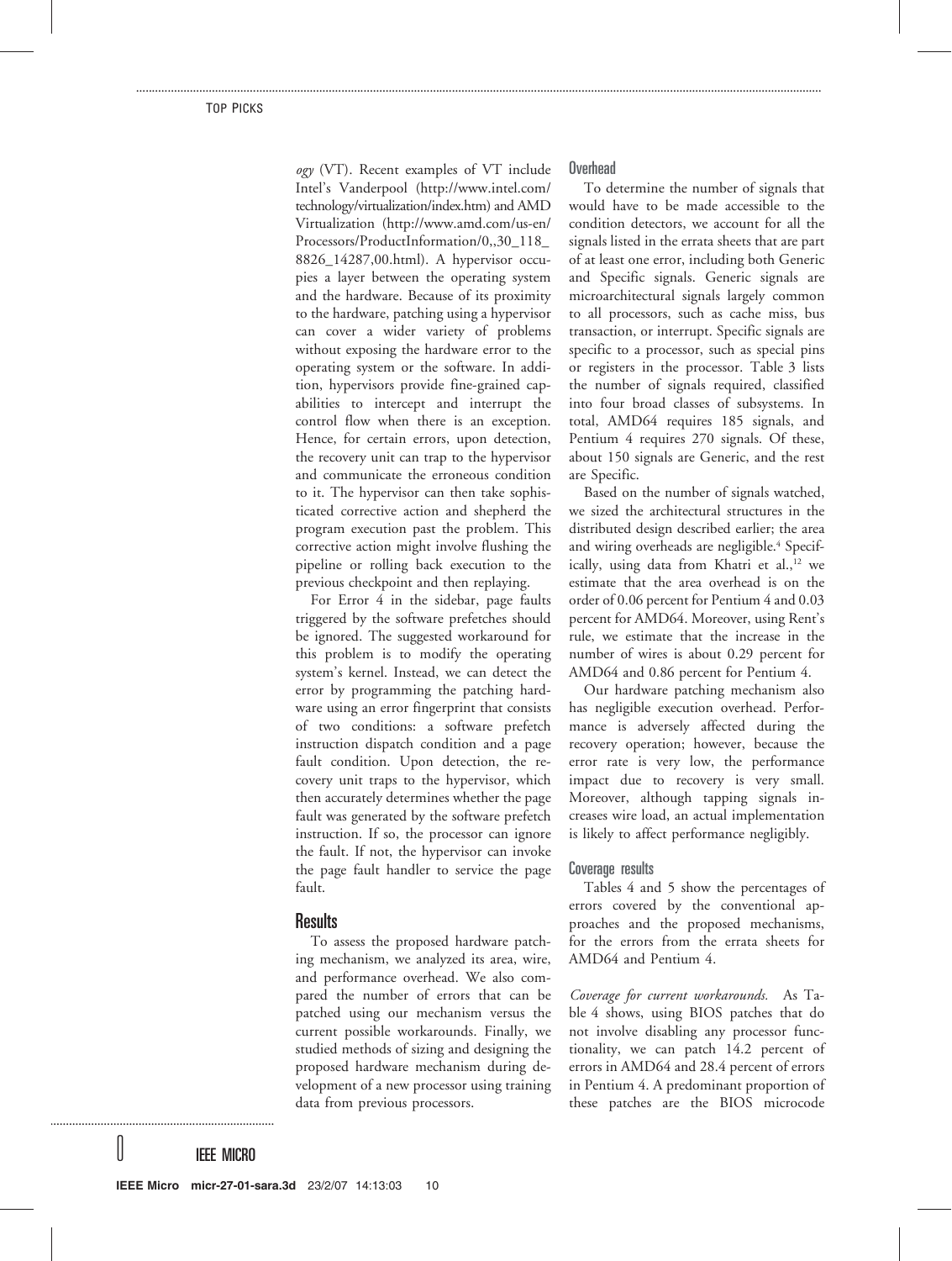|                   |              | <b>No. of signals monitored</b> |  |  |
|-------------------|--------------|---------------------------------|--|--|
| <b>Subsystem</b>  | <b>AMD64</b> | <b>Pentium 4</b>                |  |  |
| Pipeline core     | 40           | 50                              |  |  |
| Memory subsystem  | 90           | 110                             |  |  |
| I/O and interrupt | 25           | 50                              |  |  |
| System functions  | 30           | 60                              |  |  |
| Total             | 185          | 270                             |  |  |

patches. However, executing the patched microcode for every instance of the erroneous instruction can incur appreciable performance overhead. Table 4 also shows that about 12.6 percent of AMD64 errors and 7.3 percent of Pentium 4 errors require support from the higher-level software.

The categories labeled with the disable prefix involve turning off some feature in the processor (for example, a power-saving feature or a prefetching mechanism). The conventional BIOS-patching approach can work for 30 percent of AMD64 errors and 10 percent of Pentium 4 errors, when certain features are disabled to patch the hardware errors. In addition, by using software support and by reconfiguring the external hardware states, certain features in the processor can be disabled or certain instruction sequences can be avoided to patch an additional 12.4 percent of AMD64 errors and 17.3 percent of Pentium 4 errors (sum of disable-OS, disablesoftware, and *disable-external* in Table 4).

In total, conventional workarounds can patch about 42.4 percent of AMD64 errors and 27.3 percent of Pentium 4 errors. The downside is that many of the patches involve disabling features. In addition, about 25.3 percent of AMD64 errors and 33.9 percent of Pentium 4 errors cannot be patched using these conventional workarounds.

Coverage for proposed patching hardware. Table 5 shows the coverage for our errorfingerprint-based patching hardware. The Istream editing mechanism triggers the execution of patch-up microcode only when the required error conditions are satisfied. Thus, it avoids the performance inefficiency of BIOS microcode patching. About 6.2 percent of AMD64 errors and 10 percent of Pentium 4 errors can benefit from condi-

|                  | Table 4. Error coverage for conventional workarounds. |                  |  |  |
|------------------|-------------------------------------------------------|------------------|--|--|
|                  | Errors covered (%)                                    |                  |  |  |
| <b>Technique</b> | <b>AMD64</b>                                          | <b>Pentium 4</b> |  |  |
| <b>BIOS</b>      | 14.2                                                  | 28.4             |  |  |
| <b>OS</b>        | 6.3                                                   | 5.5              |  |  |
| Software         | 6.3                                                   | 1.8              |  |  |
| Disable-BIOS     | 30.1                                                  | 10.0             |  |  |
| Disable-OS       | 4.7                                                   | 6.4              |  |  |
| Disable-software | 6.2                                                   | 3.6              |  |  |
| Disable-external | 1.5                                                   | 7.3              |  |  |
| Unimportant      | 3.1                                                   | 2.7              |  |  |
| Watchdog         | 1.5                                                   | $\Omega$         |  |  |
| Not covered      | 25.3                                                  | 33.9             |  |  |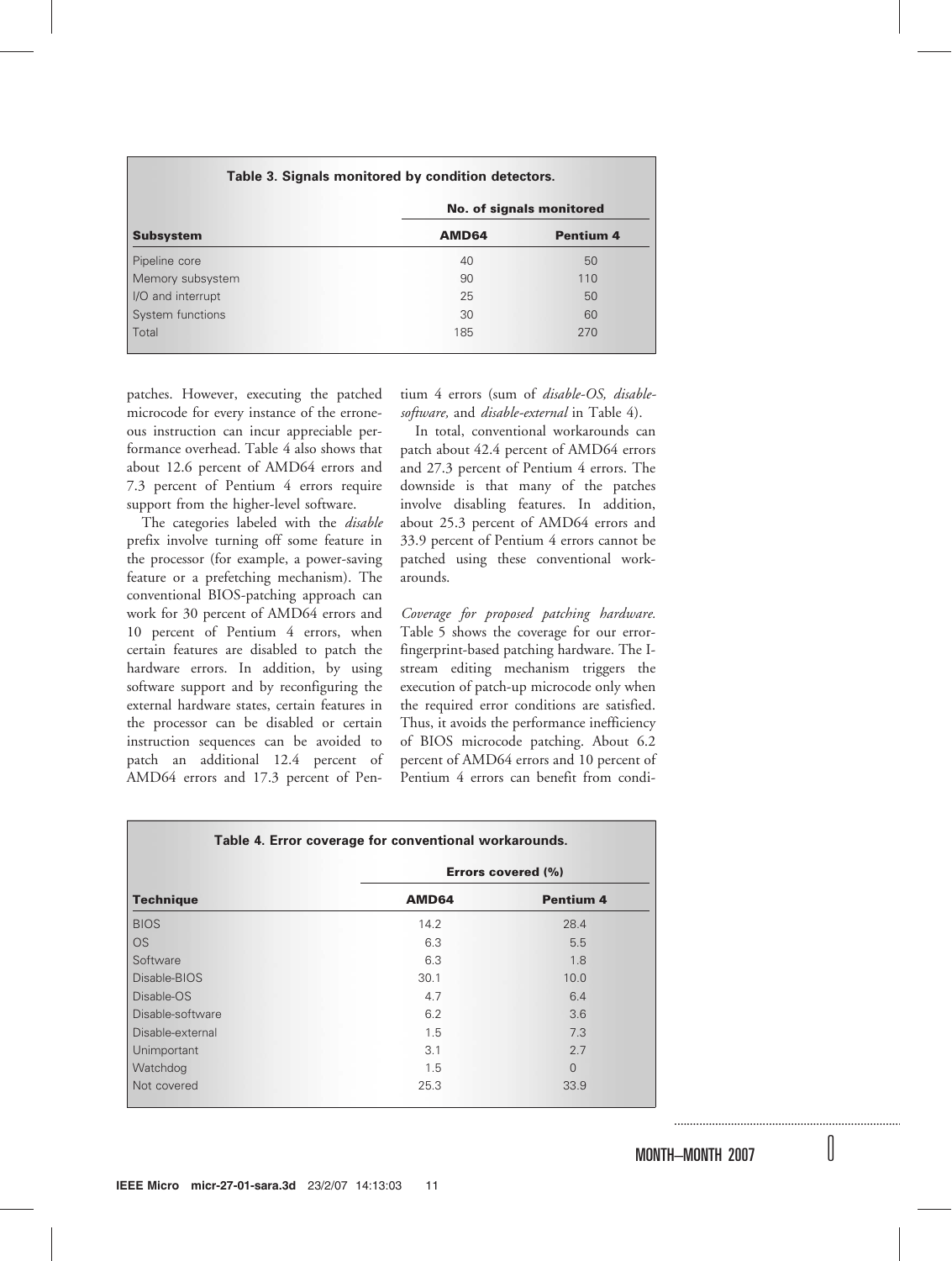|                            | Errors covered (%) |          |  |
|----------------------------|--------------------|----------|--|
| <b>Technique</b>           | AMD64              | Pentium4 |  |
| I-stream, static           | 4.9                | 9.1      |  |
| I-stream, conditional      | 6.2                | 10.0     |  |
| Replay with pipeline flush | 7.9                | 3.6      |  |
| Replay with checkpoint     | 9.5                | 0.9      |  |
| Hypervisor                 | 46.0               | 39.4     |  |
| Hypervisor plus replay     | 4.7                | 5.5      |  |
| Disable-BIOS               | 7.9                | 0.0      |  |
| Disable-hypervisor         | 6.2                | 11.9     |  |
| Unimportant                | 3.1                | 2.7      |  |
| Not covered                | 4.7                | 16.5     |  |
|                            |                    |          |  |

Table 5. Error coverage for error fingerprint-based hardware patching mechanism.

.........................................................................................................................................................................................................................

tional patching. However, 4.9 percent of AMD64 errors and 9.1 percent of Pentium 4 errors still require executing the patch-up microcode for every instance of the erroneous instruction (I-stream, static in Table 5).

Among our recovery mechanisms, support for simple replay after flushing the pipeline can recover 7.9 percent of AMD64 errors and 3.6 percent of Pentium 4 errors. Replay with a lightweight checkpoint support can cover an additional 9.5 percent of AMD64 errors and 0.9 percent of Pentium 4 errors. Hypervisor support plays an important role in recovery; it can patch about 46 percent of AMD64 errors and 39.4 percent of Pentium 4 errors. Hypervisor plus replay corresponds to the technique that flushes the pipeline and starts reexecution of the program under the guidance of the hypervisor. The hypervisor maintains control of the program execution until it has successfully shepherded the program's execution past the hardware error. Disable-BIOS and disable-hypervisor avoid the errors by disabling some functionalities in the processor with the help of BIOS or hypervisor support. The *unimportant* category corresponds to errors such as timer inaccuracy that do not affect processor functionality; these errors do not warrant a patch.

In summary, using our proposed patching mechanisms, we can cover 78 percent of errors reported for the AMD64 processors and 69 percent of errors for the Pentium 4. If we also consider conventional disabling

techniques and ignore unimportant errors, we can cover all but 4.7 percent of AMD64 errors and all but 16.5 percent of Pentium 4 errors. Among the errors patched this way, only about 13 percent of AMD64 errors and 12 percent of Pentium 4 errors require disabling a processor feature. This is better than the conventional methods, which require disabling features for 42.4 percent of AMD64 errors and 27.3 percent of Pentium 4 errors; many of these errors also require patching support from software.

# Designing the hardware patcher for new processors

As engineers design a new processor, they do not know what design errors it will have and, therefore, do not know how to size and lay out the patching hardware of Figure 2. To solve this problem, we propose an algorithm that, given the Specific signals in the processor (obtained from the processor's manual) and a rough layout of its subsystems on the chip, can size and lay out the patching hardware—signals tapped, condition detectors, error detectors, programmable interconnects, and wires.<sup>4</sup> We obtain the rules in this algorithm by generating scatter plots of the hardware needed from a training set of older processors.

We also used this algorithm to predict the hardware needed for several new processors. We find that training the rules of the algorithm with seven processors is accurate enough to size the patching

# $\Box$  IEEE MICRO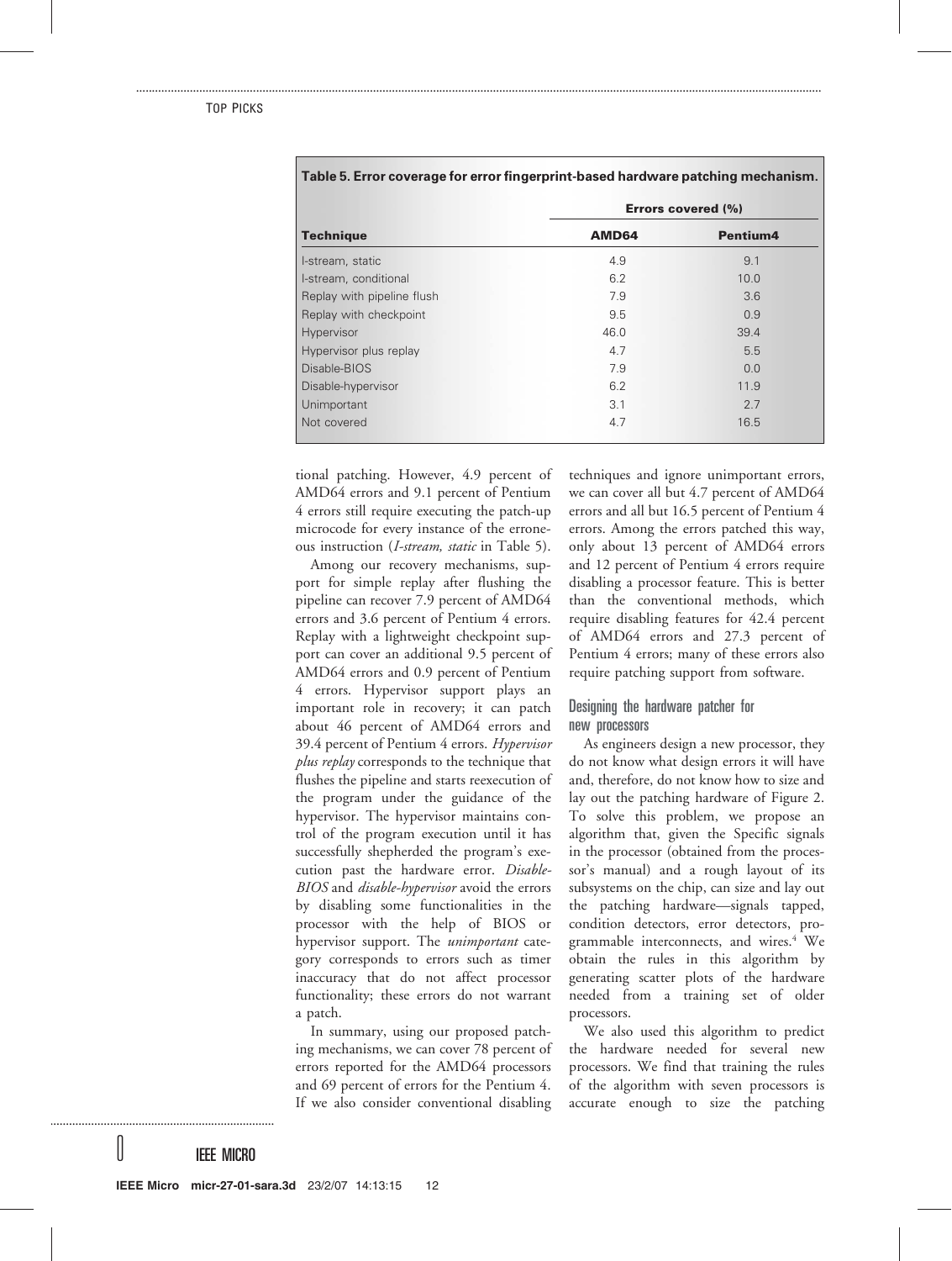hardware of new processors to cover more than 95 percent of the design errors that would be covered with perfect knowledge. In addition, the processors in the training set do not have to resemble the new processors.

T oday's processors have many non-trivial errors, even though companies spend enormous resources validating and testing the designs. We can only expect this problem to become more severe as processor complexity increases: Increased integration will increase verification effort while hurting signal observability; larger design teams will increase the risk of errors due to miscommunication; finally, more sophisticated features—and the ambiguities of the many new standards supporting them—will also contribute to errors. Our proposed programmable hardware mechanism for patching errors offers processor manufacturers a new and better way to deal with these inevitable errors. Manufacturers can regularly release hardware patches to fix errors, avoiding costly chip recalls and respins, and potentially releasing silicon to market earlier. Overall, our scheme enables an exciting new environment where hardware design errors can be handled as easily as system software bugs, by applying a patch to the hardware. MICRO

#### Acknowledgments

We thank T.N. Vijaykumar for his helpful comments on this article. This work was funded in part by NSF under grant CCR-0325603; by DARPA under grant NBCH30390004; and by Microsoft, Intel, and IBM.

#### **References**

1. A. Gluska, ''Coverage-Oriented Verification of Banias,'' Proc. Design Automation Conf (DAC 03), ACM Press, 2003, pp. 280-285.

................................................................................................

- 2. T.R. Halfhill. The truth behind the Pentium Bug, March 1995; http://www.byte.com/ art/9503/sec13/art1.htm.
- 3. S. Narayanasamy, B. Carneal and B. Calder, ''Patching Processor Design Errors,'' Proc. Int'l Conf. Computer Design (ICCD 06), IEEE CS Press, 2006, pp. 491-498.
- 4. S. Sarangi, A. Tiwari and J. Torrellas, ''Phoenix: Detecting and Recovering from Permanent Processor Design Bugs with Programmable Hardware,'' Proc. Ann. IEEE/ACM Int'l Symp. Microarchitecture (Micro 06), IEEE CS Press, 2006, pp. 26-37.
- 5. M.L. Corliss, E.C. Lewis and A. Roth, ''DISE: A Programmable Macro Engine for Customizing Applications,'' Proc. Ann. Int'l Symp. Computer Architecture (ISCA 03), IEEE CS Press, 2003, pp. 362-373.
- 6. L.C. Heller and M.S.. Farrell, ''Millicode in an IBM zSeries Processor,'' IBM J. Research and Development, vol. 48, no. 3/4, May/July 2004, p. 425.
- 7. T.M. Austin, ''DIVA: A Reliable Substrate for Deep Submicron Microarchitecture Design," Proc. Ann. ACM/IEEE Int'l Symp. Microarchitecture (Micro 99), IEEE CS Press, 1999, pp. 196-207.
- 8. I. Wagner, V. Bertacco and T. Austin, ''Shielding against Design Flaws with Field Repairable Control Logic,'' Proc. Design Automation Conf (DAC 06), ACM Press, 2006.
- 9. D.J. Sorin et al., ''SafetyNet: Improving the Availability of Shared-Memory Multiprocessors with Global Checkpoint/Recovery,'' Proc. Ann. Int'l Symp. Computer Architecture (ISCA 02), IEEE CS Press, 2002, pp. 123-134.
- 10. M. Prvulovic, Z. Zhang and J. Torrellas, ''ReVive: Cost Effective Architectural Support for Rollback Recovery in Shared-Memory Multiprocessors,'' Proc. Ann. Int'l Symp. Computer Architecture (ISCA 02), IEEE CS Press, 2002, pp. 111-122.
- 11. J. Nakano et al., ''ReViveI/O: Efficient Handling of I/O in Highly-Available Rollback-Recovery Servers,'' Proc. Int'l Symp. High-Performance Computer Architecture (HPCA 06), IEEE CS Press, 2006, pp. 200-211.
- 12. S.P. Khatri, R.K. Brayton and A. Sangiovanni, ''Cross-Talk Immune VLSI Design Using a Network of PLAs Embedded in a Regular Layout Fabric," Proc. Int'l Conf. Computer Aided Design (ICCAD 00), IEEE CS Press, 2000, pp. 412-418.

Smruti Sarangi is a PhD student in computer science at the University of Illinois, Urbana-Champaign. His research